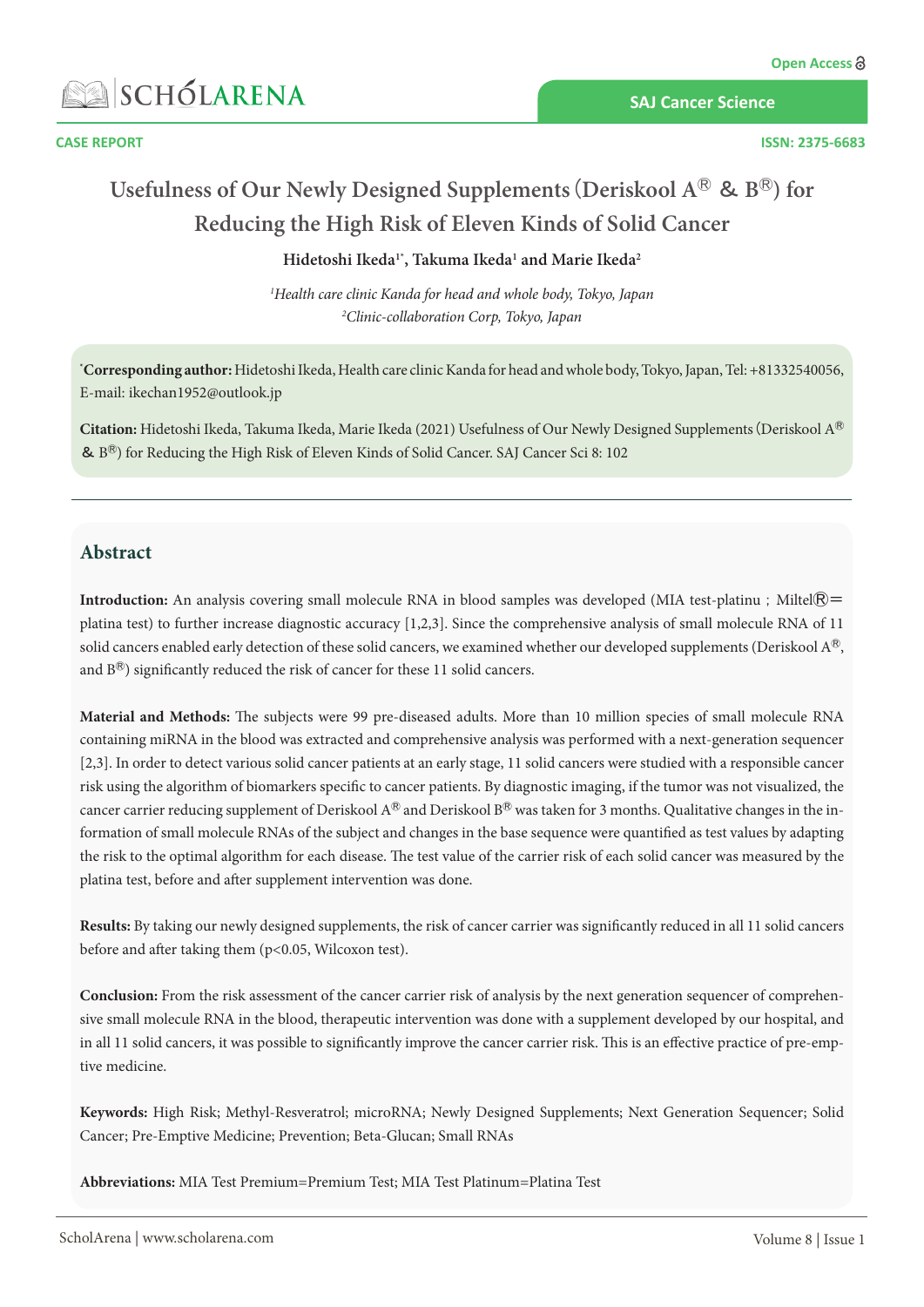# **Introduction**

Primary prevention through lifestyle and environmental interventions remains the main way to reduce the burden of cancers [4]. Improvements in lifestyle behaviour's to reduce cancer risks include a healthy diet, calorie restriction, and regular physical activity [5,6]. Changes in the metabolism of nutrients such as glucose, amino acid, and fatty acid are associated with cancer risk. Luckily, this can be controlled with lifestyle modification [7]. In addition to lifestyle and environmental interventions, our pre-emptive treatment using newly designed supplement represented effective practice of pancreatic cancer prevention [1]. The supplement we developed consists of beta-glucan; Deriskool A, which activates all immune system cells [6], and Methyl resveratrol; Deriskool B, which activates the Sirtuin gene and also activates cancer-suppressing microRNAs [9]. Taking these supplements for 3 months significantly reduced the risk of pancreatic cancer.

The development of platina test has enabled early cancer detection with high accuracy by small molecule RNA analysis [2] for solid cancers in addition to pancreatic cancer. Therefore, we examined whether our developed cancer risk reduction supplement was effective for newly enabled to examine solid cancer. We report here and emphasize that primary prevention using our newly designed supplements is particularly effective way to prevent for a variety of solid cancer.

# **Materials and Methods**

The approval to perform this study was obtained from the ethical committee of Southern Tohoku General Hospital (acceptance No.; 360). Documented informed consent was obtained from each subject. Blood samples were obtained from 99 healthy adults for small RNA and miRNA extraction. The ratio of males to female subjects who tested for 11 types of cancer risk was as shown in Table 1.

|                | Male                    | Female                  | <b>Total NO.</b> | Mean $age(Y)$ |
|----------------|-------------------------|-------------------------|------------------|---------------|
| pancreas       | 9                       | 5                       | 14               | 64.4          |
| lung           | 11                      | 8                       | 19               | 64            |
| stomach        | 6                       | $\overline{\mathbf{4}}$ | 10               | 63.8          |
| liver          | 5                       | 6                       | 11               | 65.4          |
| esophagus      | $\overline{\mathbf{4}}$ | 3                       | 7                | 64.1          |
| breast         | $\bf{0}$                | 5                       | 5                | 62            |
| colon          | $\overline{4}$          | $\overline{2}$          | 6                | 63.5          |
| <b>Thyroid</b> | $\overline{\mathbf{4}}$ | 3                       | $\overline{7}$   | 64.6          |
| gall bladder   | 7                       | $\overline{2}$          | 9                | 65.6          |
| kidney         | $\overline{\mathbf{4}}$ | $\overline{2}$          | 6                | 69            |
| ovary          | $\bf{0}$                | 5                       | 5                | 64.4          |

**Table 1:** Composition of Male to Female Subjects

The presence of tumors was evaluated by radiographic images such as CT (320 channels, GE, USA), 3T -MRI (Signa, GE, Japan). After confirming the absence of visible tumor, the patients took our newly designed supplements orally for 3months. The supplements consisted of beta-glucan [8] (Deriskool-A®, 2 g/day) and methyl-resveratrol [9] (Deriskool-B®, 2caps/day). Risk determination was then carried out repeatedly by analyzing small molecule RNA from the patients' blood samples.

Because small molecule RNA has the function of controlling the protein's being made in the cell, the pattern changes early even in the early stage when the state of the function of the cell and the organ changes by the sickness etc. platina test targets small molecule RNA, which changes patterns from the early stages of disease, and considers the presence of early-stage cancer cells that are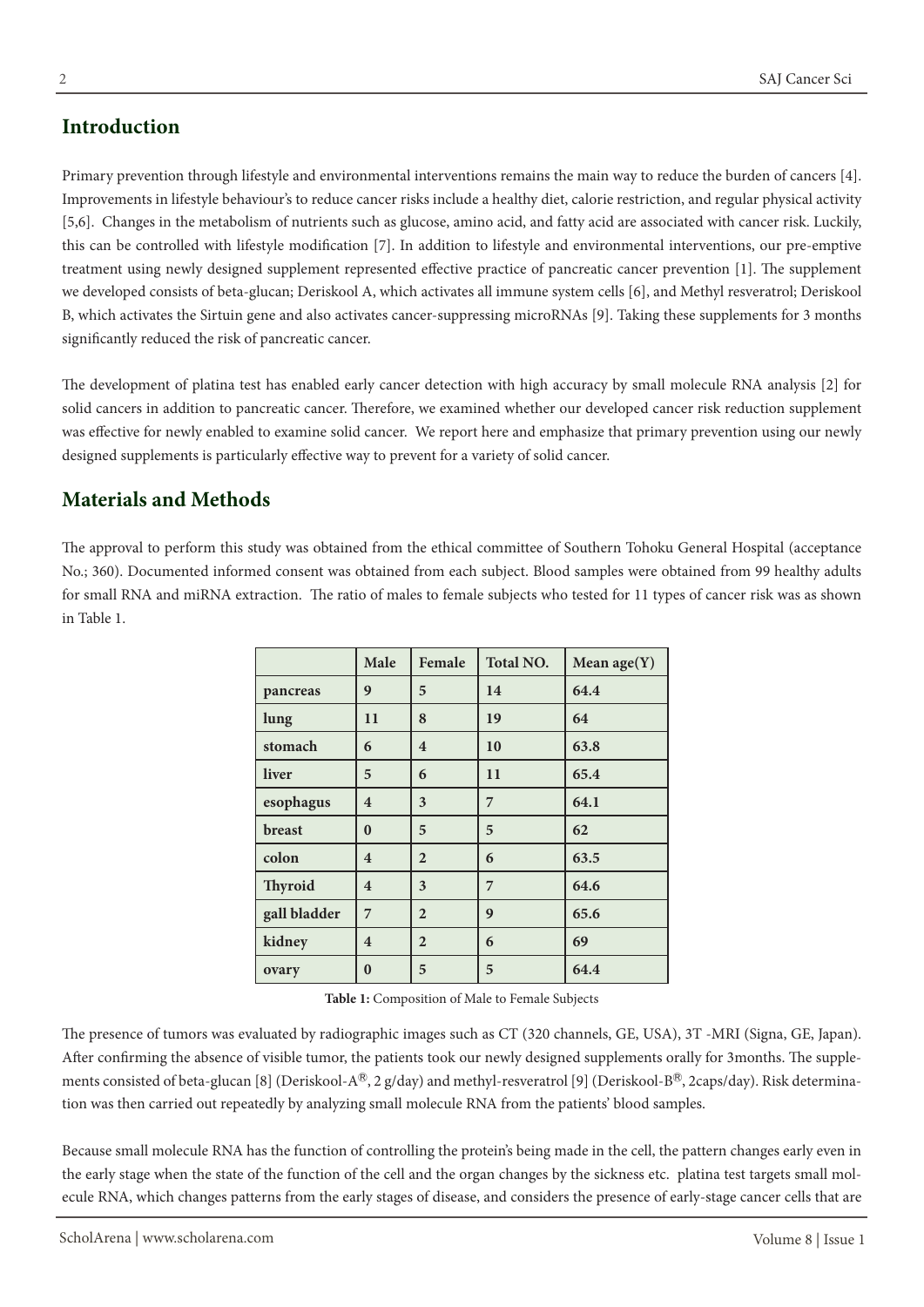difficult to find in images as risks. In order to detect various solid cancer patients at an early stage, 11 solid cancers (i.e., pancreatic cancer, lung cancer, gastric cancer, liver cancer, esophageal cancer, breast cancer, colorectal cancer, thyroid cancer, gallbladder cancer, kidney cancer, ovarian cancer) with a responsible cancer risk using the algorithm of biomarkers specific to cancer patients obtained from the results of next-generation sequencers) (commissioned by Miltel $\mathbb R$ ). [2,3].

#### **RNA sequencing for miR Test**

Total RNA was isolated from 200 ml serum using a miRNeasy mini kit (Qiagen) according to the manufacturer's protocol. A cDNA library for small RNA sequencing was prepared by an Ion Total RNA-Seq Kit v2 ((Thermo Fisher Scientific). The size and concentration of base pairs of the cDNA library were measured with an Agilent 2100 Bioanalyzer (Agilent Technologies). The Synthesized templates were sequenced on an Ion S5−XL sequencer (Thermo Fisher Scientific) using an Ion 540-chip.

#### **Data Analysis**

The data quality was checked, and analyzed using a CLC genomics work bench 7(CLC bio). Small RNAs expression levels were estimated using RPM values. The normalized reads were annotated to miRBase version 21 with high priority. Remaining reads were annotated to GtRNAdb and GRCh38.p12 as references.

The biomarkers for miR Test were identified by analyzing normalized read numbers of small RNAs between healthy control and each disease group using the Student t-test. A miR Test index was calculated by assigning the read number of some candidates of small RNAs using previously reported method. [2,3] (details of candidate small RNAs of miR Test are not disclosed). All data were statistically analyzed using JMP1 14 (SAS Institute Inc.).

The risk test value distribution was set so that the risk values fluctuate between 0.00 and 1.00. Based on the threshold (test value = 0.5), which accurately separates healthy and disease groups, the test value of less than 0.5 is a low-risk group, and the test value of 0.5 or more is a high-risk area. The low-risk group is divided into 2 minutes based on the intermediate value = 0.25 of healthy subjects, and the high-risk region is divided into 2 minutes based on the intermediate value = 0.75 of the disease group. In this study, it was recommended to take supplements as disease groups and high-risk groups with a risk value exceeding 0.35. Changes in the tumor-bearing risk after treatment with our tumor risk reduction supplements were evaluated by the risk test value as calculated by next generation sequencing, just before and after the intervention then the results were examined by the Wilcoxon test. Significance threshold was set at p<0.05.

### **Results**

A total of 99 subjects were composed of 54 males and 45 women. The average age of the subjects was 64.6 years old (Table 1). Table 1 shows the average age of the subjects in each solid cancer.

By taking Deriskool  $A^\textcircled R$  and Deriskool  $B^\textcircled R$  for 3 months, the risk of cancer carrier was significantly reduced in all 11 solid cancers before and after taking. (Figure 1: a~k).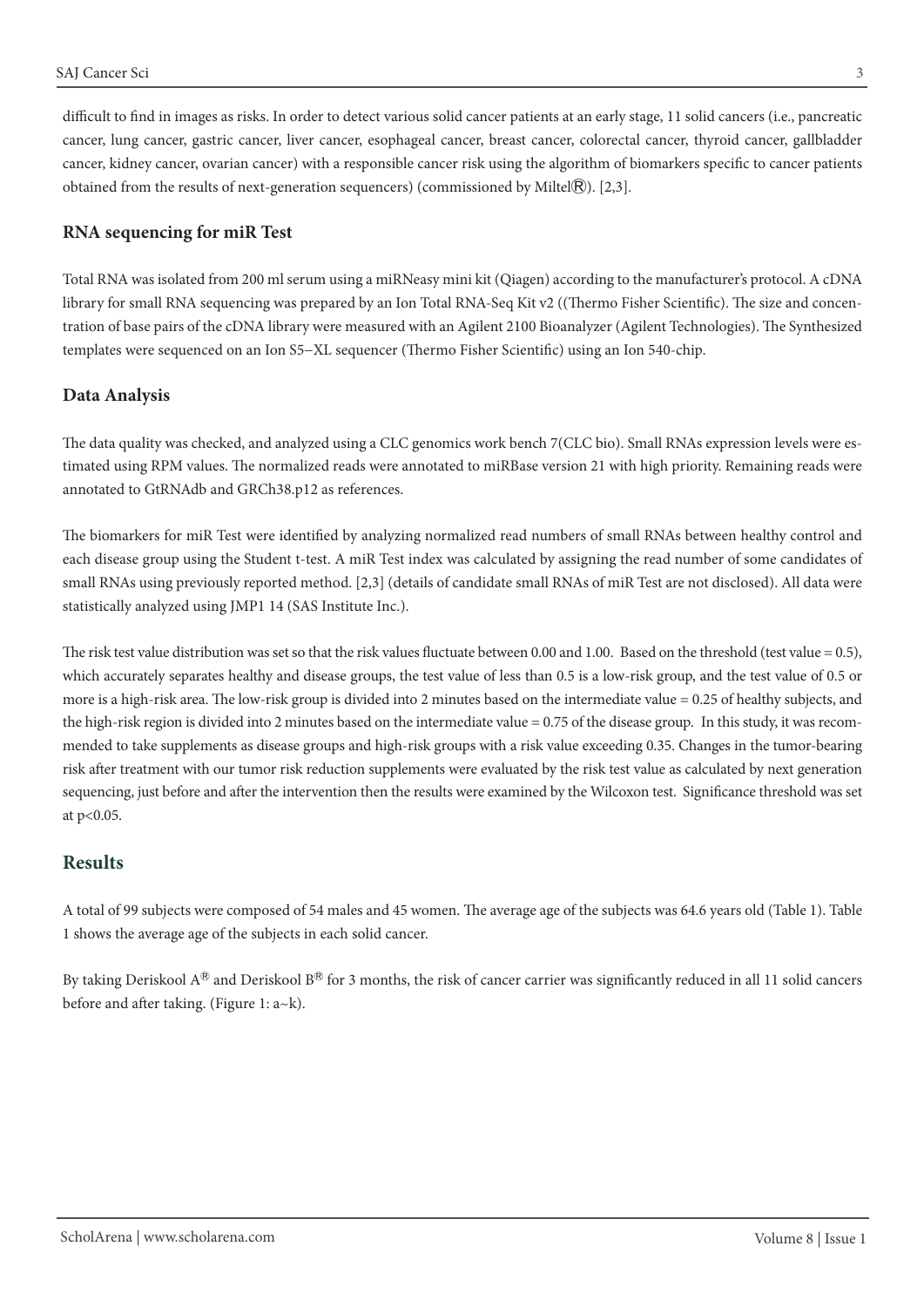

a) Pancreatic cancer



b) Lung Cancer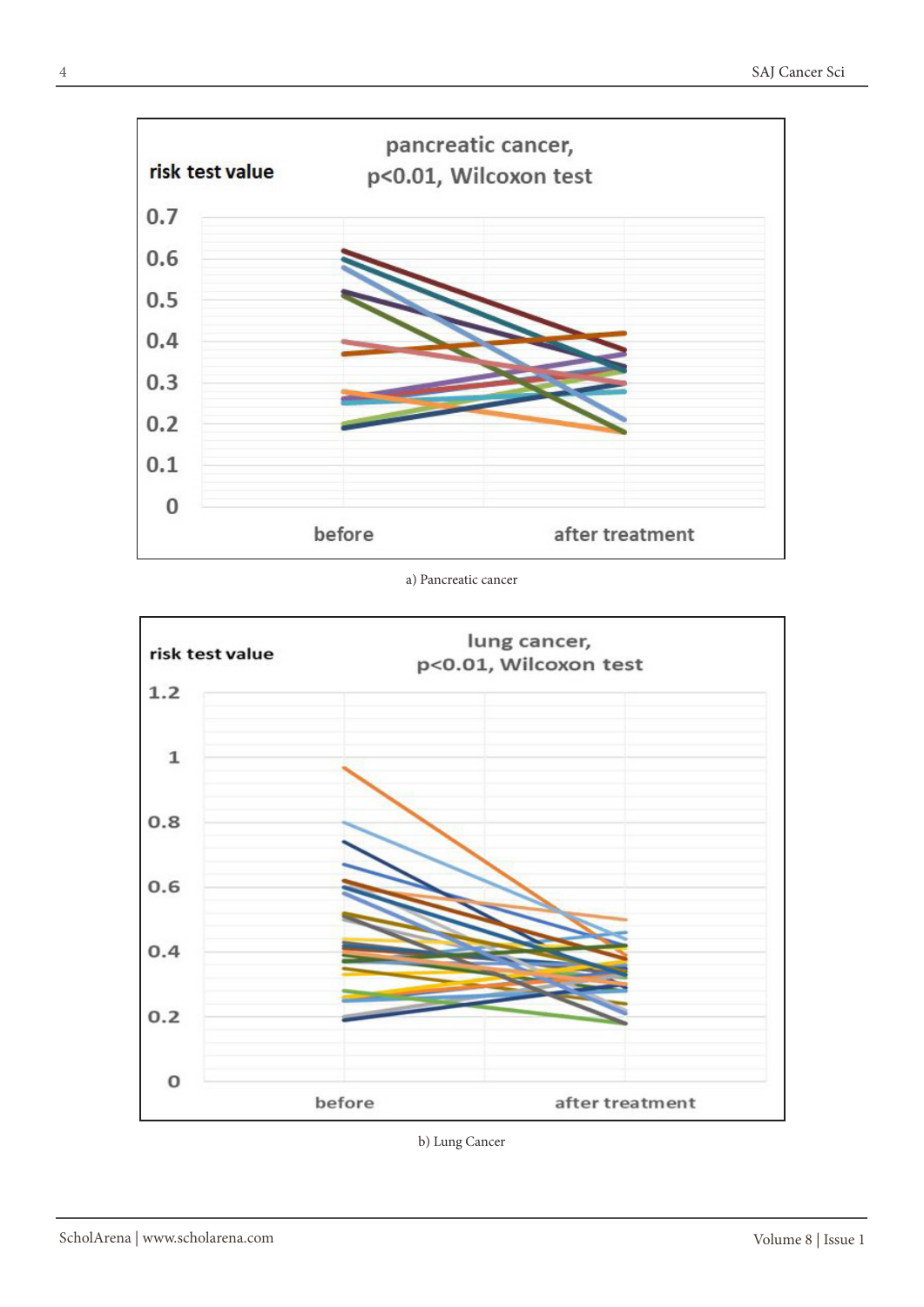

#### c) gastric cancer



d) Liver Cancer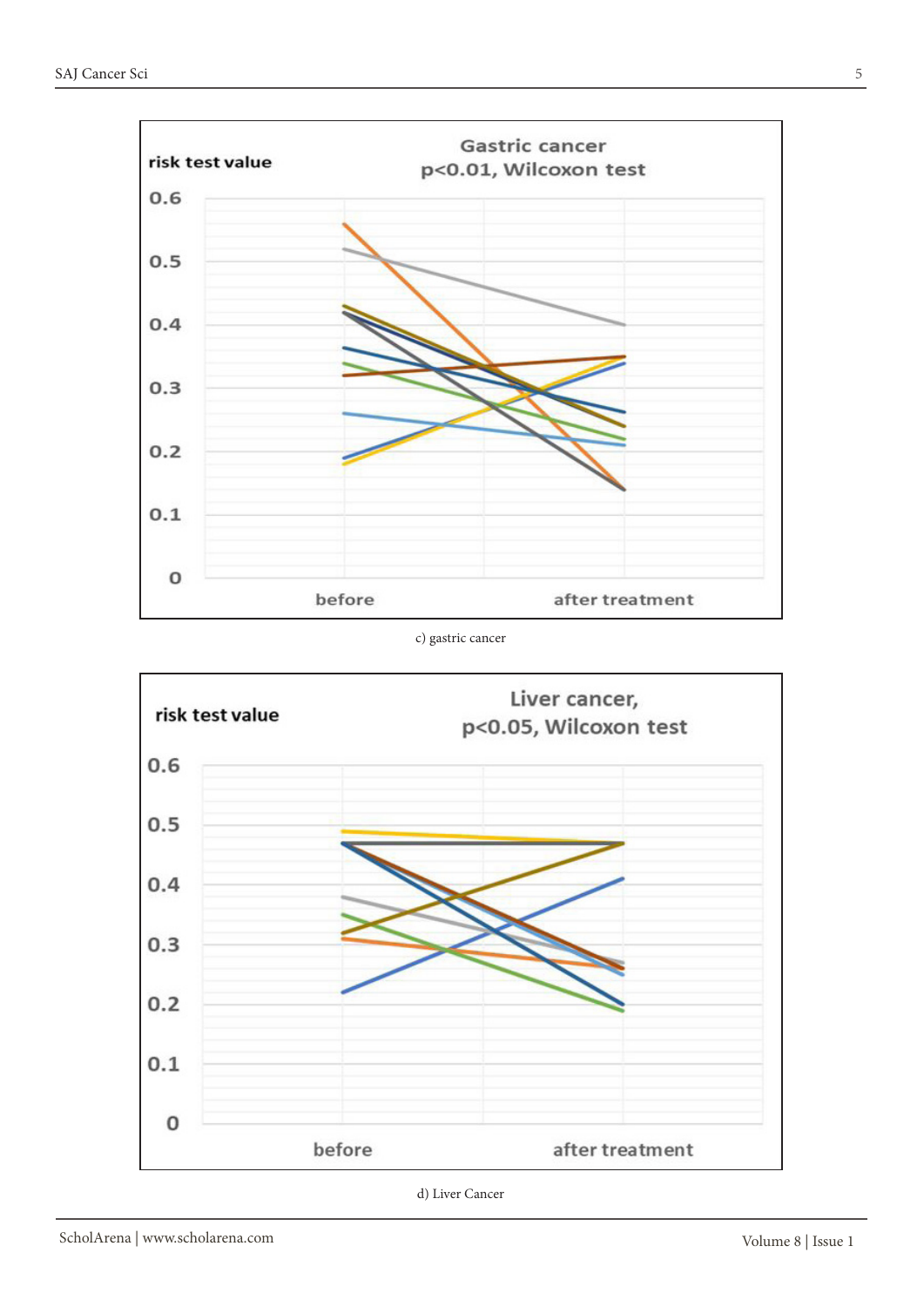

#### e) esophageal cancer



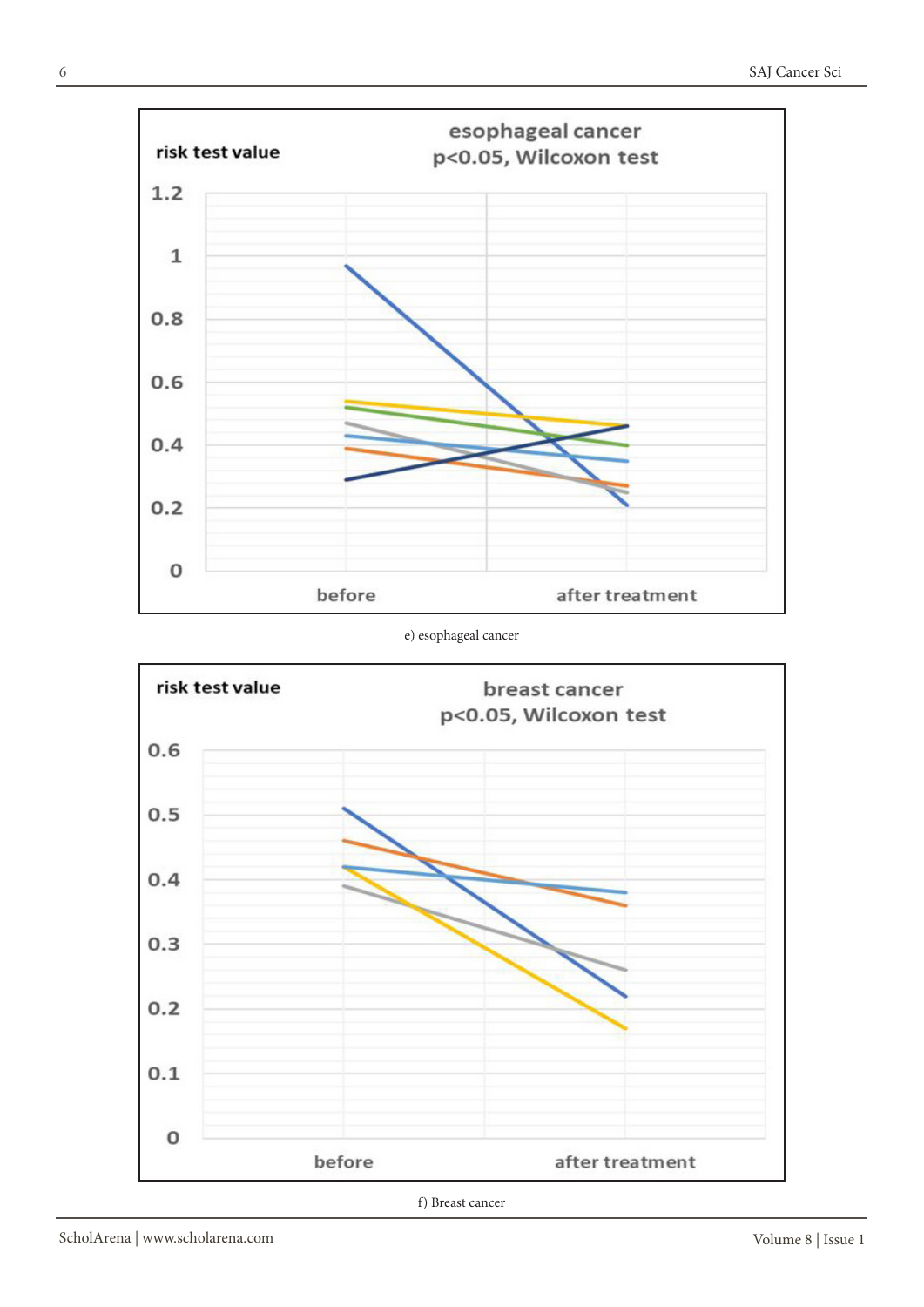

#### g) Gall bladder cancer



h) Colon cancer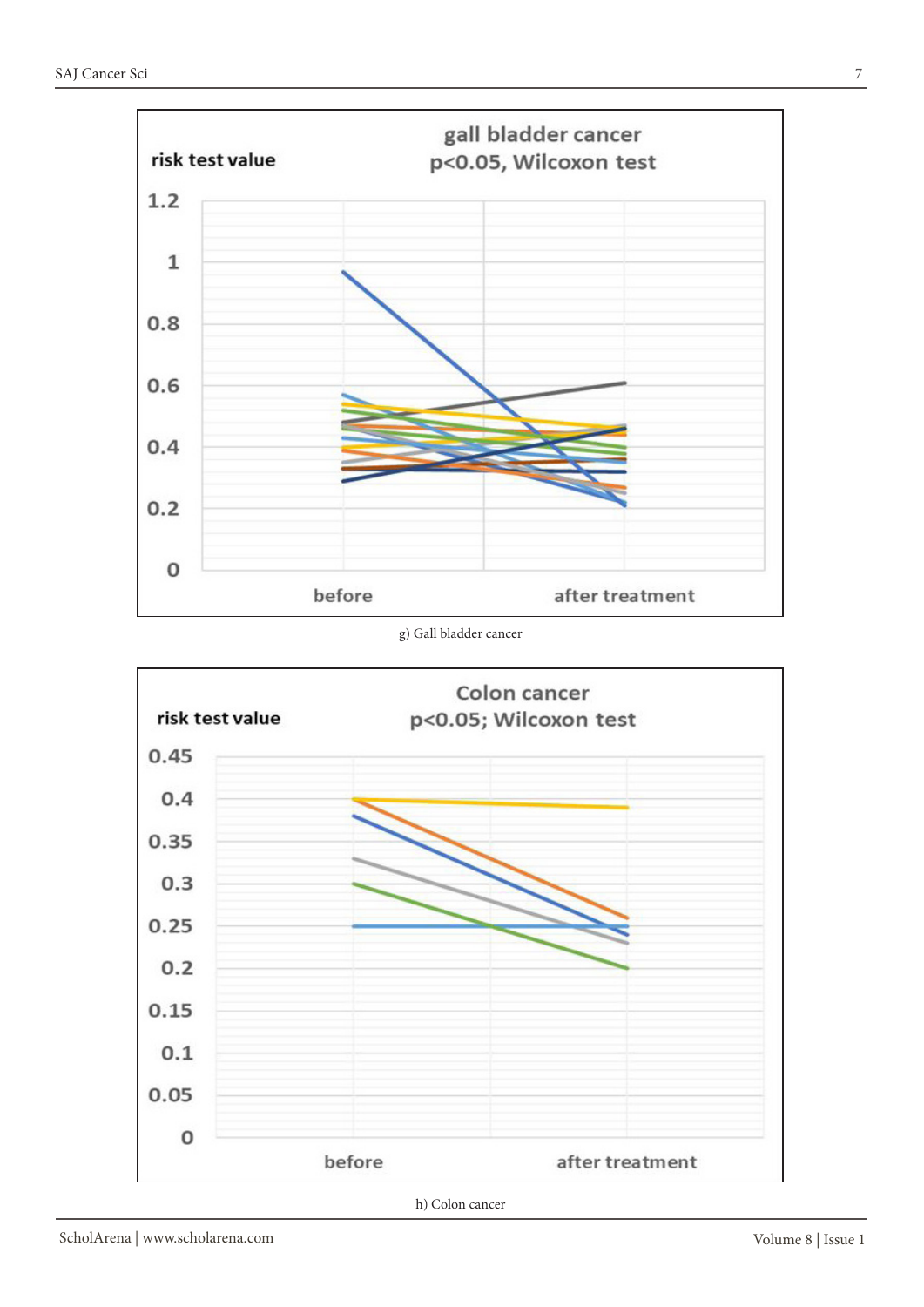

i) Thyroid cancer



j) Kidney cancer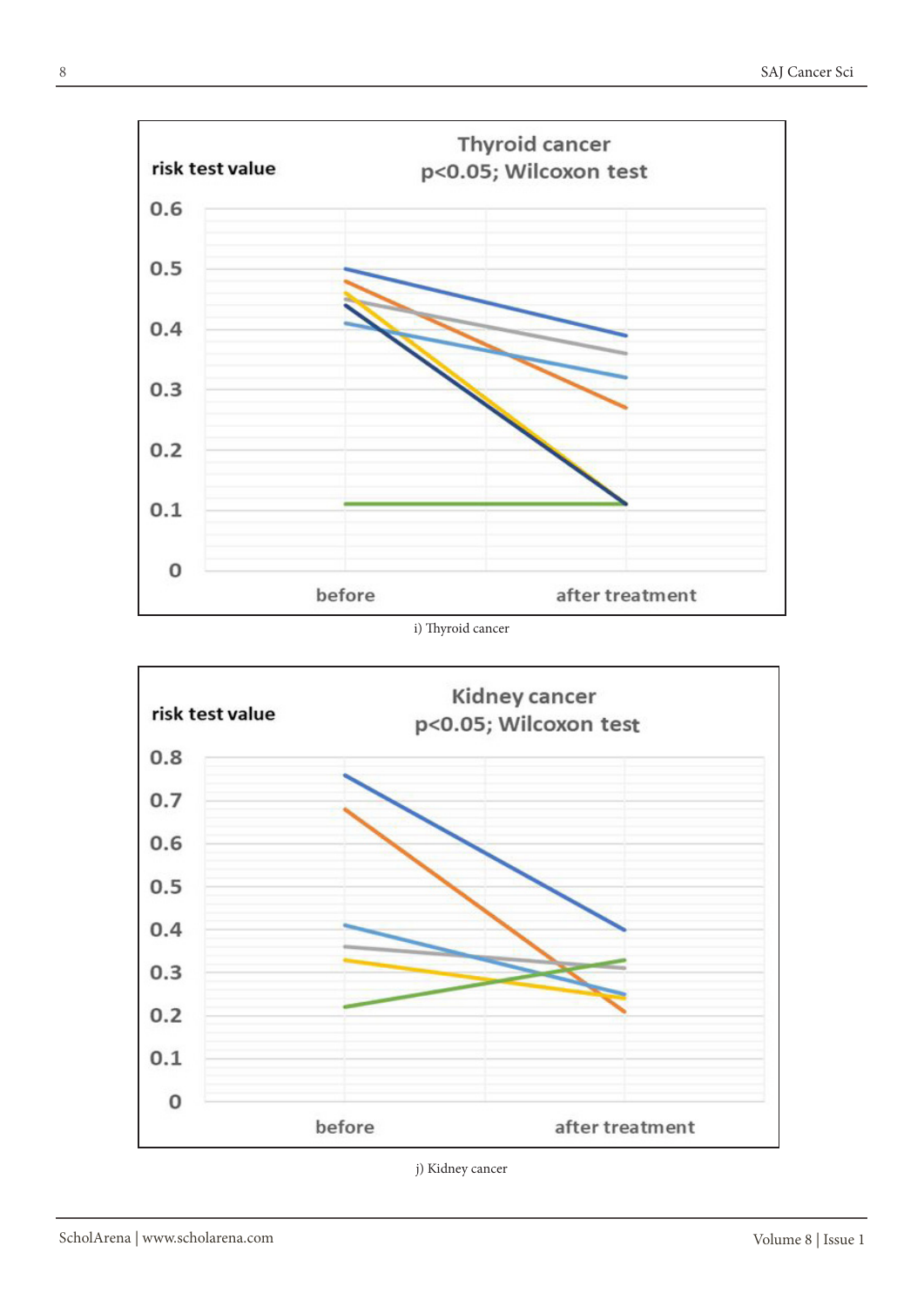

k) Ovarian cancer

**Figure 1:** Change in risk test value before and after intervention in all cases

### **Discussion**

Cancer is the top leading cause of death in Japan. Despite the advancement in screening, early diagnosis, and development in treatment technology in last several decades, cancer incidence overall is far from being controlled. To avoid important causes of cancer such as smoking, alcohol use, overweight and obesity, irregular physical exercise, and low fruit and vegetable intake, is important [4]. It is also essential to take preventive measures other than to correct these lifestyles, that is, to catch the risk of cancer at an early stage and to picking buds.

In recent years, it has been reported that microRNAs are useful for early diagnosis and treatment of cancer [10,11]. Earlier, we used premium test to determine the risk of pancreatic cancer and find that our developed supplement (Deriskool  $A^\circledR$  and  $B^\circledR$ ) significantly lowers the risk of pancreatic cancer. The premium test was only evaluated for the expression level of microRNAs (several types) specific for pancreatic cancer. Then, the result was compared with that of the pre-diseased person, and the cancer carrier risk was calculated.

*Platina test*, which evolved the *premium test*, has made it possible to determine the risk of responsible cancer for 14 solid cancers. This comprehensively performs next-generation sequencer analysis of all data of small molecule RNA in the blood (more than 10,000 types) and obtains sequence information of all small molecule RNAs present in the blood. miRNA, isomiR, t-RNA fragments, ncRNA (other non-coding RNA) using all vast amounts of data to match a genetic database is analyzed. Since the expression level and sequence information are also evaluated, *platina test* is a test with higher accuracy and improved disease specificity. Both sequence information and quantity are analyzed based on the obtained information, and the risk is scored by comparing it with various disease-specific databases [2,3]. In this paper, the cancer carrier risk was examined for 11 kinds of solid cancers in which the number of samples which can withstand the statistical analysis was obtained using *platina test*.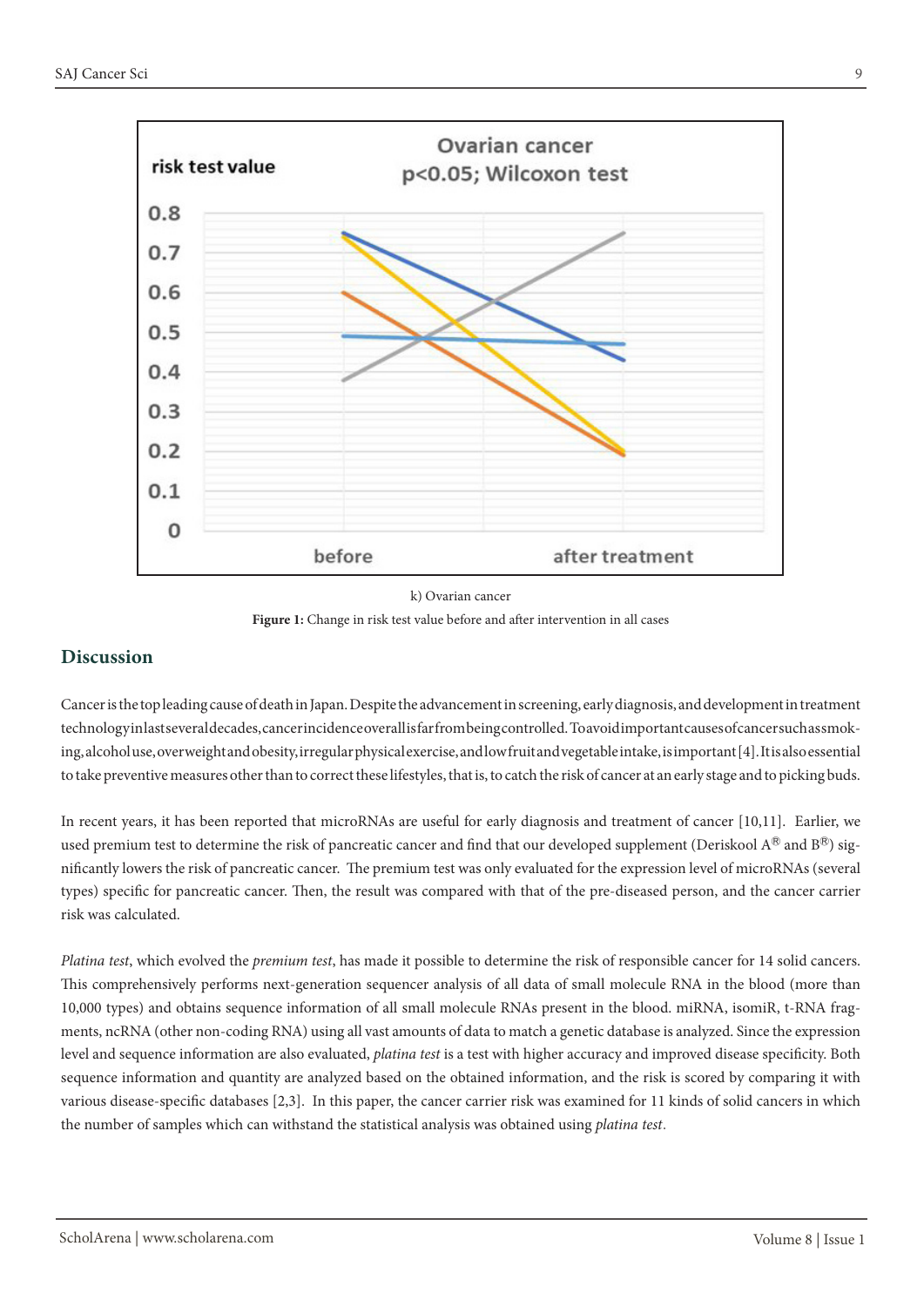In precision diagnostic imaging (3Tesla-MRI, 64-channel helical CT, and gastrointestinal endoscope), we conducted treatment interventions with our supplements when cancer could not be confirmed. The diagnostic method using small RNA used in this study is epoch-making because it has high specificity and sensitivity [2,3] and can detect early lesions as small as 0.1 mm3. Therefore, it is considered that there is a high possibility that minute lesions that are not understood by diagnostic imaging are found.

The intention of our supplements was to reduce or eliminate the risk of cancer by increasing immunity to cancer [8] and supplementing the progression to cancer triggered by microRNA instability with cancer-suppressive microRNAs [9].

*Deriskool A*Ⓡ (Meshimas) are mainly composed of beta-glucan obtained from mushroom hyphae. Beta-glucan is known to activate natural killer T cells, T cells, B cells, and macrophages several times [8]. *Deriskool* B<sup>®</sup> (Pterostilbene) also increases the activity of inhibitory miRNAs and exhibits anticancer effects [9]. *Deriskool A®* (9 tablets/day) and *Deriskool B®* (2 tablets/day) were taken after meal and continued for three months.

As a result all 11 cancers, after taking our developed supplements, significant ( $p \le 0.05$ , Wilcoxon test) improvement of the cancer risk was obtained.

In conclusion, the paradigm of preventive medicine in the future is to use miRNA diagnostics to identify disease risk and, if there is no visible cancer, to take our cancer-reducing supplement for 3 months. After confirming that the cancer risk has decreased, it may be important to observe the five lifestyle behaviors such as quitting smoking, drinking moderately, eating a balanced diet, physical activity, and keep proper weight, and to protect your body so that the cancer risk does not rise again. This is what preemptive medicine should be and is a goal.

# **Conclusion**

For patients at high risk of a variety of solid cancer, we found it possible to efficiently reduce the risk value of cancer by means of our newly designed supplies. Early evaluation of cancer risk is important and spinning its buds are powerful measures to prevent cancer. The supplements we developed proved to be one of the most powerful means to prevent cancer.

# **Conflict of Interest**

We have no conflict of interest.